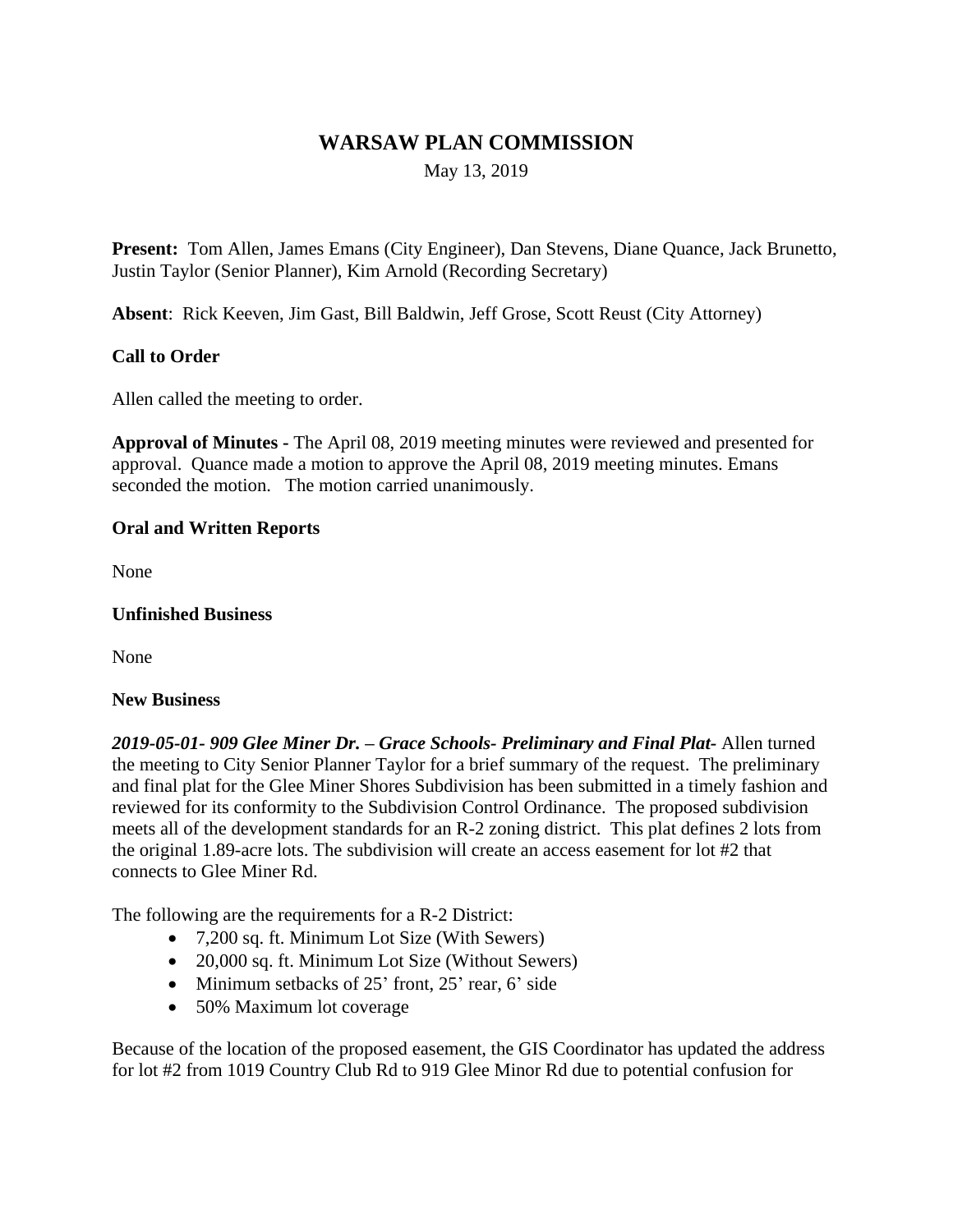emergency services. This change should be reflected in the petitioners plat. Taylor recommended approval of the preliminary and final plat.

Allen opened the meeting to any person wishing to speak in favor or against the petition. Attorney Doug Lemon was present representing Grace Schools to answer any questions and explain the request. He explained the change should not have any effect on the neighbors. Heather Lyons, 907 Glee Miner spoke in favor of the neighborhood and feels the change will be a bonus to the neighborhood. No other person spoke in favor or against the petition. Allen closed the meeting to the public.

Motion was made by Stevens to approve Preliminary Plat 2019-05-01-909 Glee Miner Dr. - Grace Schools. Emans seconded the motion. The motion passed unanimously.

Motion was made by Quance to suspend the rules and vote on the final plat. Stevens seconded the motion. The motion passed unanimously.

Motion was made by Quance to approve the final plat 2019-05-01-909 Glee Miner Dr.-Grace Schools. Stevens seconded the motion. The motion passed unanimously.

*2019-05-02 - 2365 Shelby Dr. -JEM Properties- Preliminary and Final Plat-* Allen turned the meeting to Senior Planner Taylor for a brief explanation of the request. The preliminary plat for the JEM Subdivision has been submitted in a timely fashion and reviewed for its conformity to the Subdivision Control Ordinance. All proposed lots meet the development standards for subdivisions located within C-3 zoning districts. The 3.83 acre subdivision creates 3 new lots. The subdivision will allow access to lots #2 and #3 via Shelby Drive.

The following are the requirements for a C-3 District:

- Minimum Lot Size NA
- Minimum setbacks of 25' front, 25' rear, 0' side
- Maximum lot coverage NA

The proposed plat meets all of the subdivision requirements concerning lot sizes and setbacks. Taylor recommended approval of the preliminary and final plat.

Allen opened the meeting to any person wishing to speak in favor or against the petition. No person was present to speak in favor or against the petition. Allen closed the meeting to the public.

 Motion was made by Quance to approve Preliminary Plat 2019-05-02- JEM Properties- 2365 Shelby Dr. Stevens seconded the motion. The motion passed unanimously. Quance made a motion to suspend the rules and vote on the final plat. Brunetto seconded the motion. The motion passed unanimously. Quance made a motion to approve the Final Plat *2019-05-02- 2365 Shelby Dr.-JEM Properties.* Brunetto seconded the motion. The motion passed unanimously.

*2019-05-03-2450 Deelyn Dr.-Groninger Enterprises LLC. Preliminary and Final Plat -* Allen turned the meeting over to Senior Planner Taylor for a brief summary of the request. The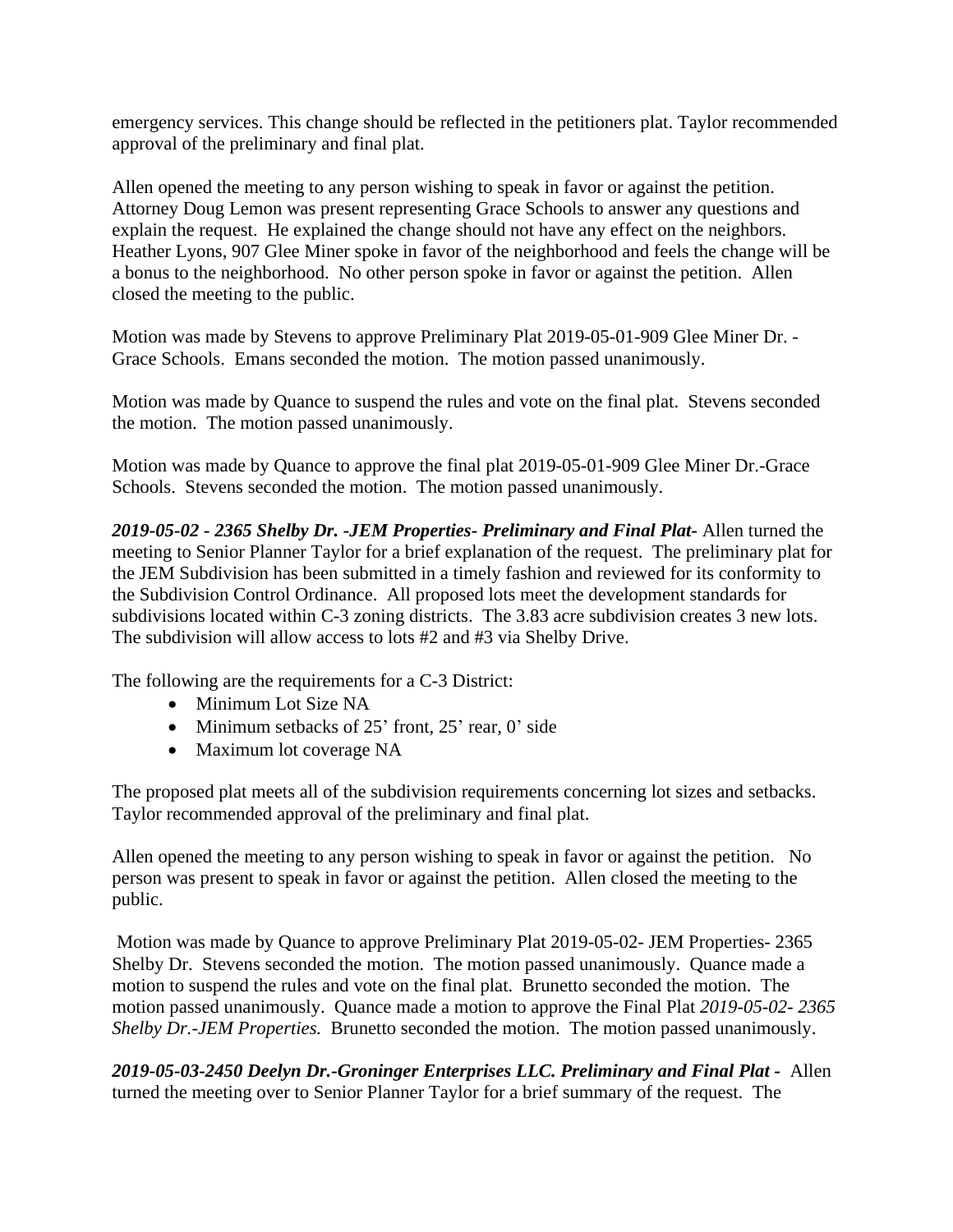preliminary plat for the Groninger Park Subdivision has been submitted in a timely fashion and reviewed for its conformity to the Subdivision Control Ordinance. All proposed lots meet the development standards for subdivisions located within I-2 zoning districts. The 17.79 acre subdivision is a simple reconfiguration and consolidation of 6 existing lots to accommodate the needs of future development. The subdivision will create access to lots #2 and #3 via an extension of Blue Collar Dr. The extension of this roadway will accommodate utilities.

The following are the requirements for a I-2 District:

- 5,000 Minimum Lot Size
- Minimum setbacks of 15' front, 25' rear, 10' side
- 75 Maximum lot coverage

The proposed plat meets all of the subdivision requirements concerning lot sizes. Taylor recommended approval of the preliminary and final plat.

Allen opened the meeting to any person wishing to speak in favor or against the petition. Cary Groninger was present, the petitioner, to answer any questions and explain the request. No other person was present to speak for or against the petition. Allen closed the meeting to the public. Quance made a motion to approve preliminary plat *2019-05-03-2450 Deelyn Dr.-Groninger Enterprises LLC.* Brunetto seconded the motion. The motion passed unanimously. Quance made a motion to suspend the rules and vote on the final plat. Emans seconded the motion. The motion passed unanimously. Brunetto made a motion to approve final plat *2019-05-03-2450 Deelyn Dr.-Groninger Enterprises LLC.* Stevens seconded the motion. The motion passed unanimously.

*Metal Panel Discussion-* Allen turned the meeting to Senior Planner Taylor. Taylor explained per the City of Warsaw Municipal Code under appendix B zoning 13.6.3 the definition of metal panels is not definitive. Allen opened the meeting to public comment. Jim Malcolm, Architect, asked the board members to approve a specific metal panel for the use on a project he is working on presently. He is also seeking clarity for the future. Discussion followed. Dan Robinson of Robinson Construction explained some of the differences of the panels and presented several examples. Joe Sands, business owner, stated he will need to know what panel will be allowed in the near future, as he will be doing a building project. Discussion continued. Allen closed the meeting to public comment. Emans made a motion to approve the presented insulated panel –IMP-insulated panel-7.2 profile- which he feels complies with the intent of the ordinance. Stevens seconded the motion. The motion passed unanimously.

## **Adjourn-**

With no further business to come before the Commission, Quance made a motion for the adjournment of the meeting. Brunetto seconded the motion. The motion passed unanimously.

# **OTHER MATTERS THAT MAY COME BEFORE THE BOARD**